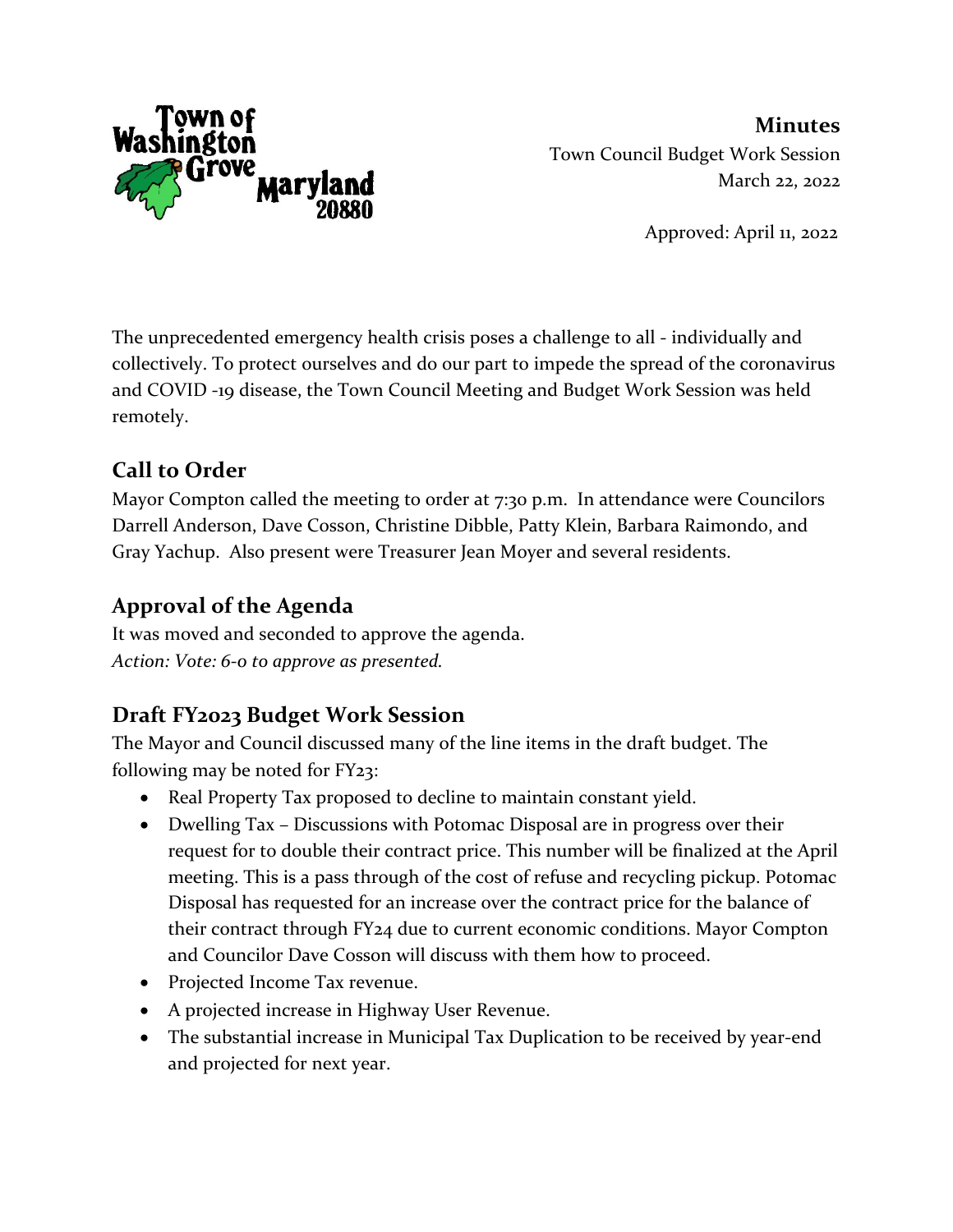- Website costs and how long Councilor Dibble plans to continue maintaining and improving content and functionality by herself.
- Border Committee request for funds.
- Sustainability Committee request for funds.
- Salary adjustments of 7.4% for cost of living
- Road repaving plans utilize the balance of the FY22 budget before June 30 and for FY23 budgeting.
- McCathran Hall needs.
- Increase in the Refuse and recycling contract with Potomac Disposal **(\*)**
- Leaf Collection (Up for renewal 2023)
- Woods Management (Same request as FY22)
- Use of Reserves (Will add money to reserves this year)
- Racial and Social Equity Committee

**(\*)** Mayor Compton noted the draft FY23 Budget contains as placeholder double the costs of refuse and recycling collection and therefore also double the FY22 Dwelling Tax, since this is a pass through to each residence of the cost of refuse and recycling pickup. Potomac Disposal has requested for this increase for balance of their contract through FY24 due to current economic conditions. Mayor Compton asked the Council to consider mitigating the Dwelling Tax increase by paying part of the increase from general funds.

Mayor Compton also asked the Council to consider items to include in the Capital Improvement Program.

*Actions:* 

- *Mayor Compton and Councilor Dave Cosson will respond to Potomac Disposal regarding the request to double their contract price.*
- *Mayor Compton will discuss the Border Committee budget request with Chairman Nagrod*
- *For the April Town Council meeting, Councilor Gray Yachup will present a full report on road conditions at the April Council meeting, and will create a Road Paving RFP to determine from contractor bids the cost of repaving specific road segments.*

### **Landscaping and Maintenance Contract**

Steve Werts, retired Town Maintenance Supervisor, was present to provide technical advice to the Town Council.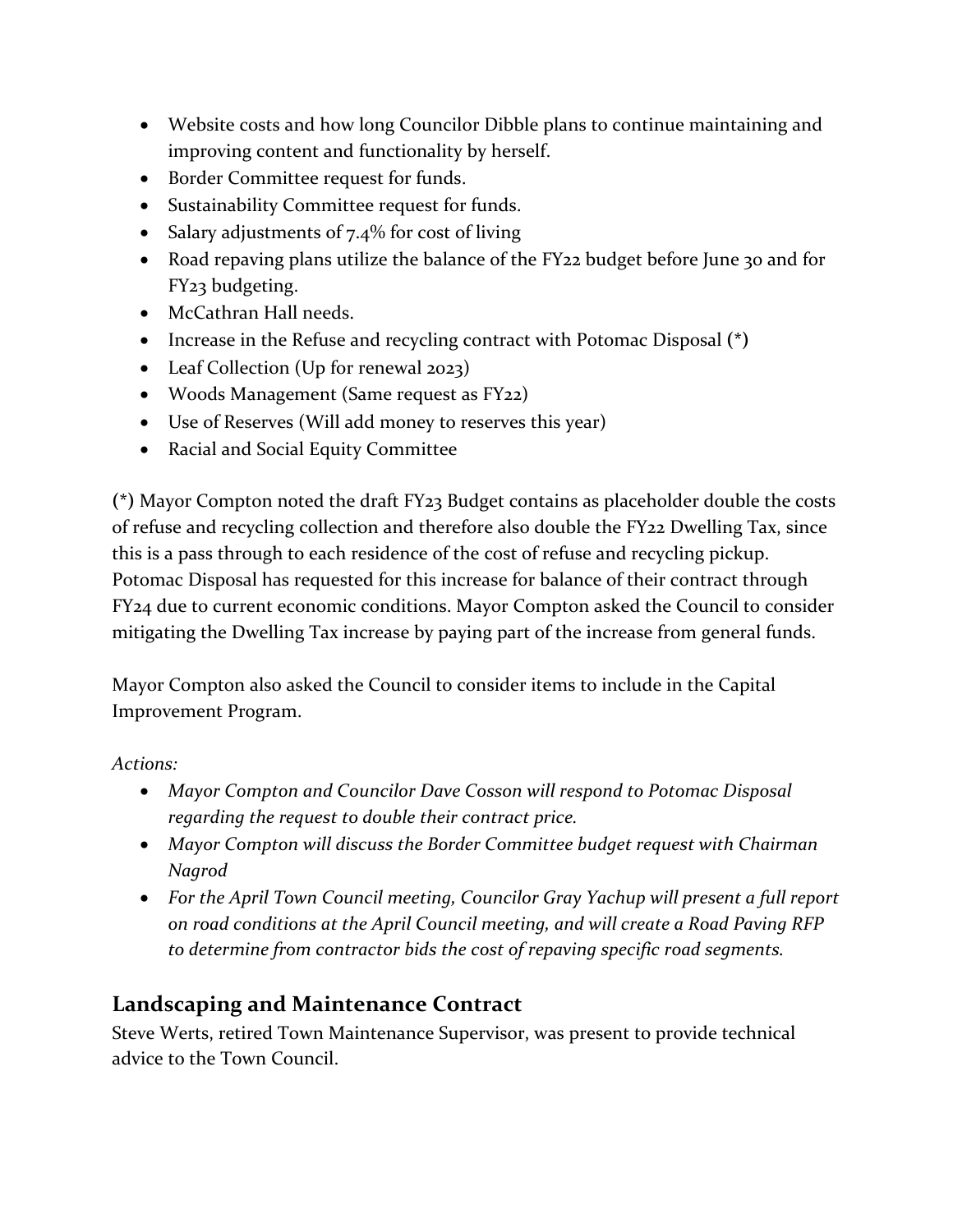a. **Updates on Proposals from Bidders.** Councilor Anderson summarized the responses from the 4 bidders to questions from Council members. Questions included what limits of liability insurance were carried, the cost to water 25 new spring trees (in bid or extra), clearing drainage ditches and culverts, the extent of minor tree trimming provided, working with committees, inspection of roads and walkways and attention to obstructions, inspecting and reporting signage issues.

#### b. **Evaluation of Responses and Discussion**

- Bids received were A)  $$34,100; B)$   $$59,500; C)$   $$40,200;$  and D)  $$65,350$ . Two bidders did not request a guided walk-thru of the Town (A, B). It was noted that two bids included details of services offered to match services requested in the RFP and indicated the breadth of services the vendor could provide (C,D), while one bid provided limited detail (A), and one none (B).
- The limits of the liability insurance coverage to require was discussed. Bidders indicated the requested coverage (\$2M each/\$4M max) was twice what they normally carry (\$1M each/\$2M max), and the limits that Montgomery County requires. There was consensus to use the lower limits *pending input to the Mayor from the Town Attorney about this change*.
- There was a thoughtful, detailed discussion about the bids and the vendors. Confidence that each vendor could deliver the full breadth of services requested *for the amount bid* was assessed. Discussion focused on understanding the \$20,000 or more that separated the highest bids (B,D) from the lowest two bids (A,C). There was concern expressed about insufficient detail on services from 2 bidders (A,B). Potential extra costs for services within and outside the RFP was considered. The quality of the customer references provided was evaluated.
- After these considerations, Councilors unanimously agreed to exclude vendors A and B from further consideration.
- Councilors reiterated to themselves that using a vendor to provide groundskeeping and other maintenance services would be a learning experience for the Town. And the lack of experience made the choice of contractor for this first year an uncertain process. To arrive at a decision, the two remaining vendors were evaluated across all criteria.